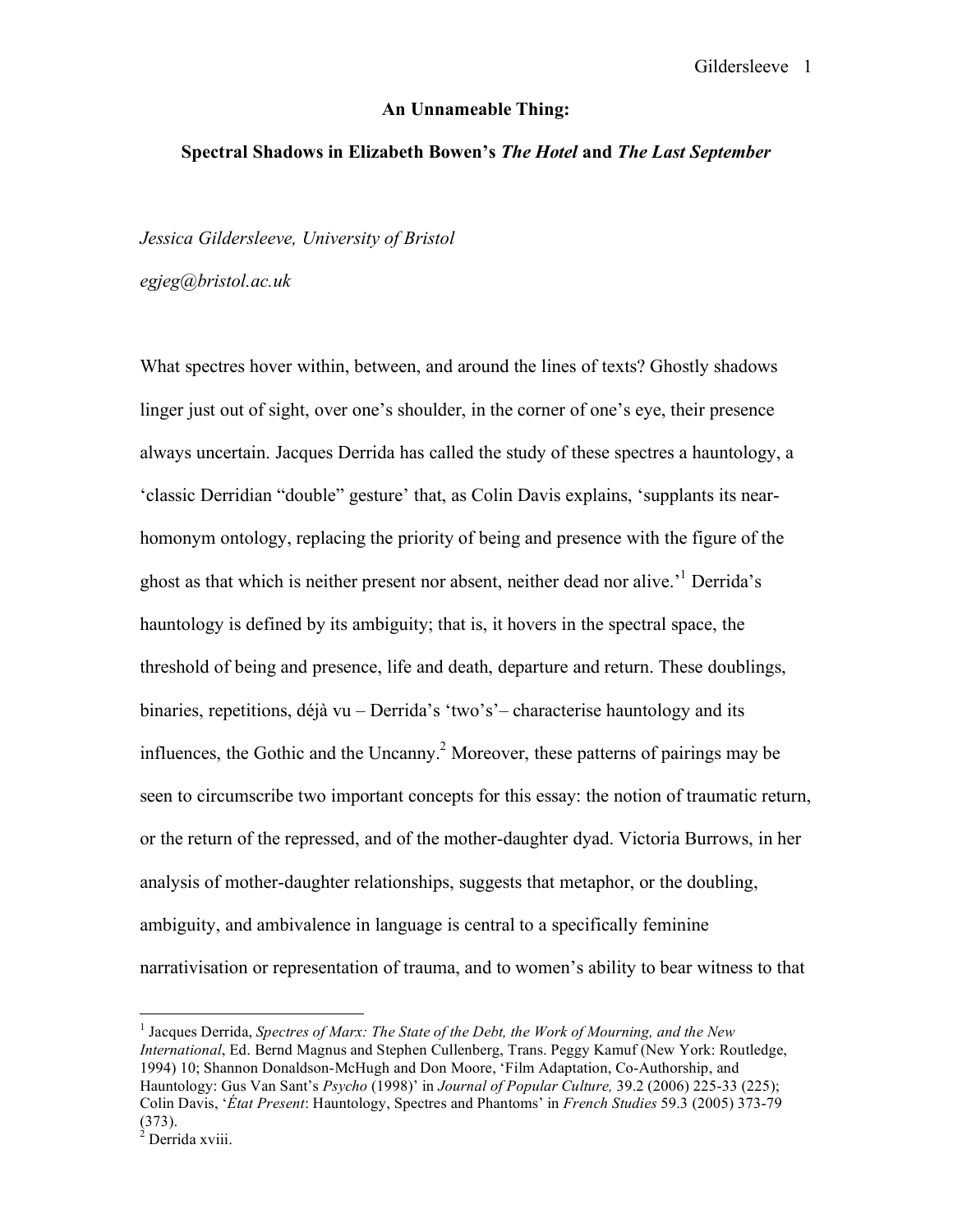which was hitherto unspeakable. 'Through its ambivalent structuring,' she points out, 'metaphor provides both the safety of a distancing mechanism and simultaneously, a linguistic strategy to speak about something unspeakable, as if by analogy.<sup>3</sup> In narratives inflected by trauma is metaphor a tool consciously used, or is it a repressed symbol, irrupting unbidden into the text? A hauntological reading of the work of Anglo-Irish author, Elizabeth Bowen, will demonstrate the doubled work of the metaphor in her early novels, and will address the two shadows which loomed over her life: the inescapable presence of war, and the aching absence left by her mother. Taking off from Frederic Jameson's point that spectrality draws our attention to the fact that 'the living present is scarcely as self-sufficient as it claims to be,' and that 'we would do well not to count on its density and solidity, which might under exceptional circumstances betray us,' I will look at the ways in which Bowen's writing is both influenced by and ignores the memory of trauma.<sup>4</sup> Bowen's own traumatic loss, I will argue, is refigured over and over in the repeated fleeting glimpses and disappearances, the perpetual resurrection and death of the maternal spectre. This feminist hauntology will underscore the importance of siting and of acknowledging the maternal spectre in the construction of female identity.

'Nothing really will ever end,' suggests Nouri Gana, 'without leaving remains, without coming back under the banner of "hauntology."<sup>5</sup> These are the remains I examine here – the spectres and shadows of times, places, and people past. Tropes of the literary Gothic and the Freudian notion of the uncanny are central to the construction of a Derridean hauntology. The thread running through these concepts is the figure of the ghost, the literal return of the past – an exploration of the collapse of the familiar. Like

 <sup>3</sup> Victoria Burrows, *Whiteness and Trauma: The Mother-Daughter Knot in the Fiction of Jean Rhys,* Jamica Kincaid and Toni Morrison (Houndmills: Palgrave Macmillan, 2004) 22.<br><sup>4</sup> Cited in Davis 373.<br><sup>5</sup> Nouri Gana, 'Revolutionaries without a Revolution: The Case of Julia Kristeva' in *College Literature*,

<sup>31.4</sup> (2004) 188-202 (189-90).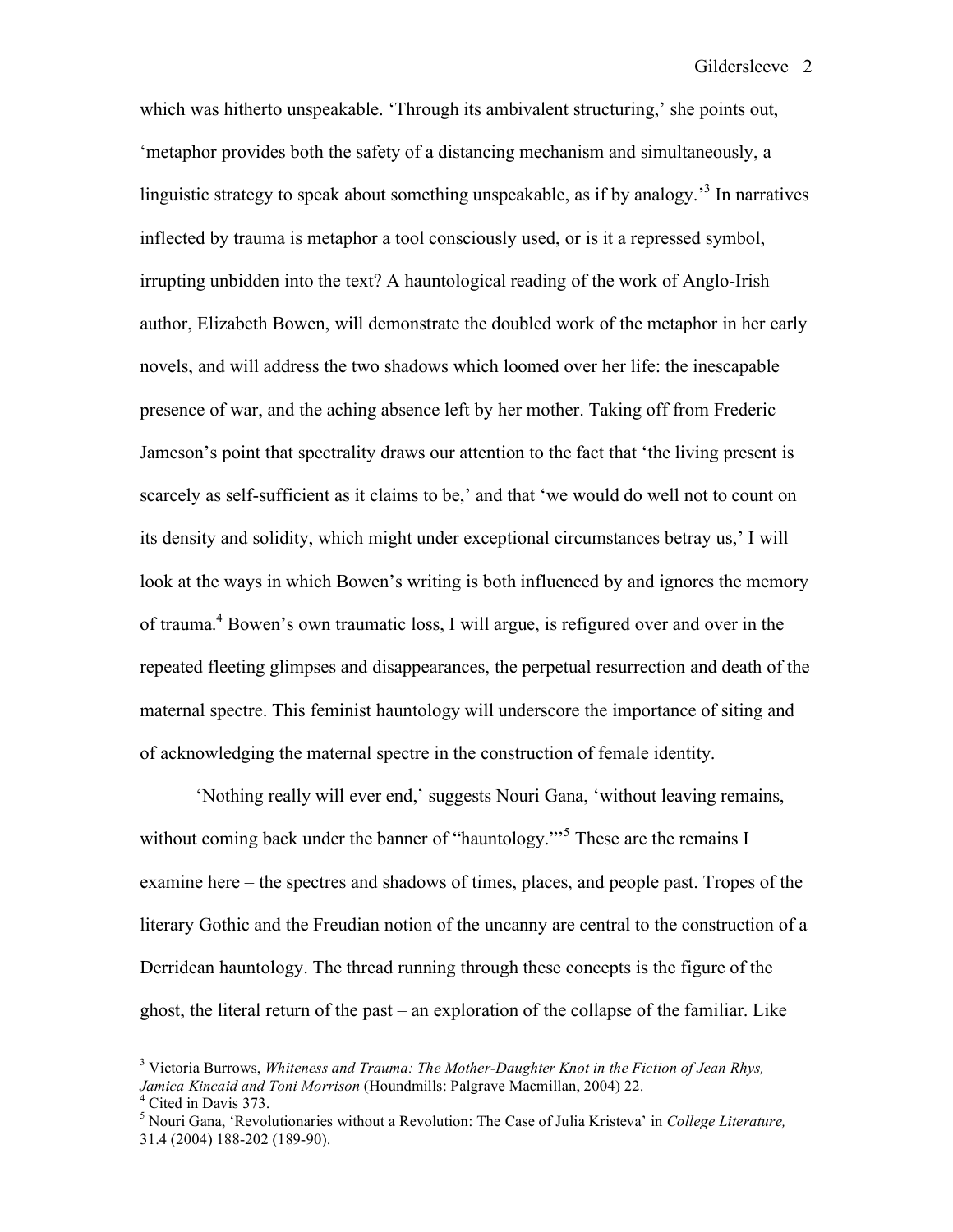Sigmund Freud's essays 'The Uncanny' and 'Mourning and Melancholia,' Bowen's writing is often a response to war, to the death and destruction pervading Europe during the first half of the twentieth century. <sup>6</sup> Everyday life had become unfamiliar, epitomising Freud's description of the uncanny as 'that species of the frightening that goes back to what was once well known and had long been familiar.<sup>7</sup> The prefix un-, 'the indicator of repression' demonstrates this inversion of the ordinary to the extraordinary.<sup>8</sup> Indeed, Freud points out, '[i]t may be that the uncanny ["the unhomely"] is something familiar ["homely," "homey"] that has been repressed and then reappears, and that everything uncanny satisfies this condition.<sup>9</sup> Furthermore, as Freud makes clear, the very etymology of the German for uncanny, *unheimlich*, or unhomely, seems to demand an examination of the home as a spectral space. The haunted house is one of the most common tropes of the Gothic text and one particularly central to Bowen's work. Her novels and, in particular, her short stories, many of them ghost stories, form a major contribution to the tradition of the Anglo-Irish Gothic. The notion of inheritance that links these houses and ghosts also informs much of Bowen's work. Ghosts represent, in part, the power of the past and its inescapable significance in the present. Shadowy hallucinations in Bowen's work may thus be seen to represent the ever-present importance of her own past in her writing; that is, a hauntological reading of these novels becomes at once also a psychobiographical reading of what I suggest is the figure of the absent mother shadowing her work.

The function of lack in *The Hotel* (1927) and *The Last September* (1929), may be read as a response to the early loss of Bowen's mother, Florence, who died when the girl

 <sup>6</sup> See, for example, Hugh Haughton, Introduction to *The Uncanny* (1919) The Penguin Freud, Ed. Adam Phillips, Trans. David McLintock (London: Penguin, 2003) vii-lx (liv).<br>
<sup>7</sup> Sigmund Freud, 'The Uncanny' in Phillips 124.<br>
<sup>8</sup> 151.<br>
9 152.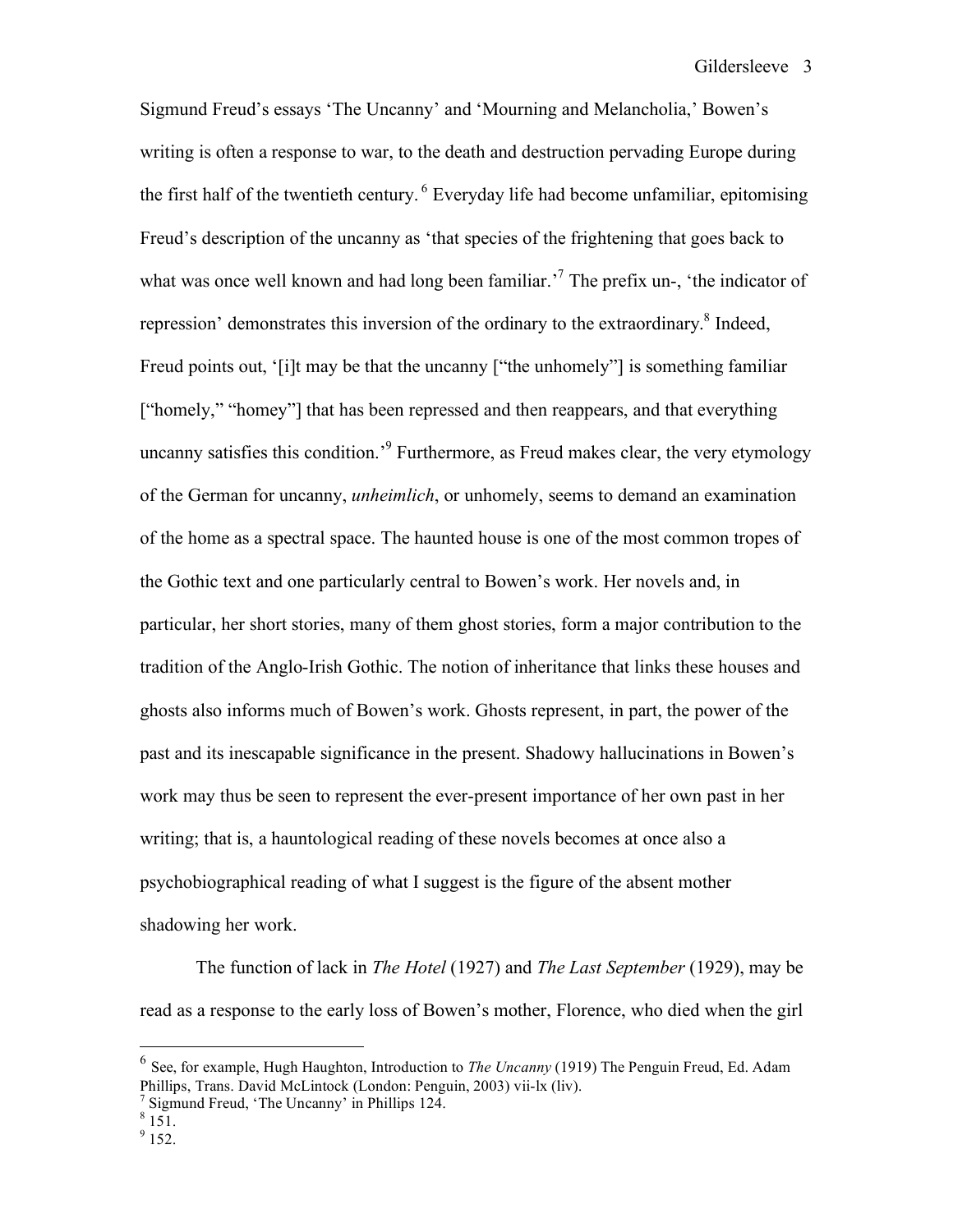was just thirteen years old. The stammer she developed following this event, and her subsequent refusal to either say or to hear the word 'mother,' also points up the (literal) unspeakability of traumatic loss for Bowen.<sup>10</sup> For example, the staccato stammer of names reminiscent of 'mother' and of 'Florence' proliferates in *The Last September*: the names of several central characters, Marda, Myra and Moira are perhaps stammering attempts at 'mother,' while Francie, Laura and Laurence suggestively echo 'Florence.' Laura was also the name of the aunt who 'had chief care of Elizabeth' after the death of her mother, a mother-substitute.<sup>11</sup> The use of the 'dead' metaphor, 'something,' in Bowen's first novel, *The Hotel*, shows that Bowen's relative literary inexperience is overwhelmed by the traumatic event, so that the mother may only be represented abstractly, or as an unknowable dark shadow, never defined. The spectral space of *The Hotel* surrounds and infiltrates the text, but is never delved into: its contents are too disturbing to reveal. In contrast, the memory of Laura Naylor is inscribed both on the minds of its inhabitants and on the walls and windows of the house. The Big House, Danielstown, its rooms, and Lois's body itself, are all spectral spaces inhabited by Laura's ghost.

An important spectral space of the home in these novels is the doorway or threshold. Indeed, this site may even be seen to exemplify the term 'spectral,' given Davis's assertion that 'Derrida's spectre is a deconstructive figure hovering between life and death, presence and absence and making established certainties vacillate.<sup>12</sup> The threshold is a liminal site; definably neither one side nor the other, it forms the binary

 <sup>10</sup> Maud Ellmann, *Elizabeth Bowen: The Shadow Across the Page* (Edinburgh: Edinburgh UP, 2003) 24. The title of this essay is in part derived from the title of this study. Renée C. Hoogland, *Elizabeth Bowen: A Reputation in Writing*, The Cutting Edge: Lesbian Life and Literature, Ed. Karla Jay (New York: New York UP, 1994) 97. <sup>11</sup> Victoria Glendinning, *Elizabeth Bowen: Portrait of <sup>a</sup> Writer* (London: Weidenfeld and Nicolson, 1977)

<sup>28.</sup>  $12$  Davis 376.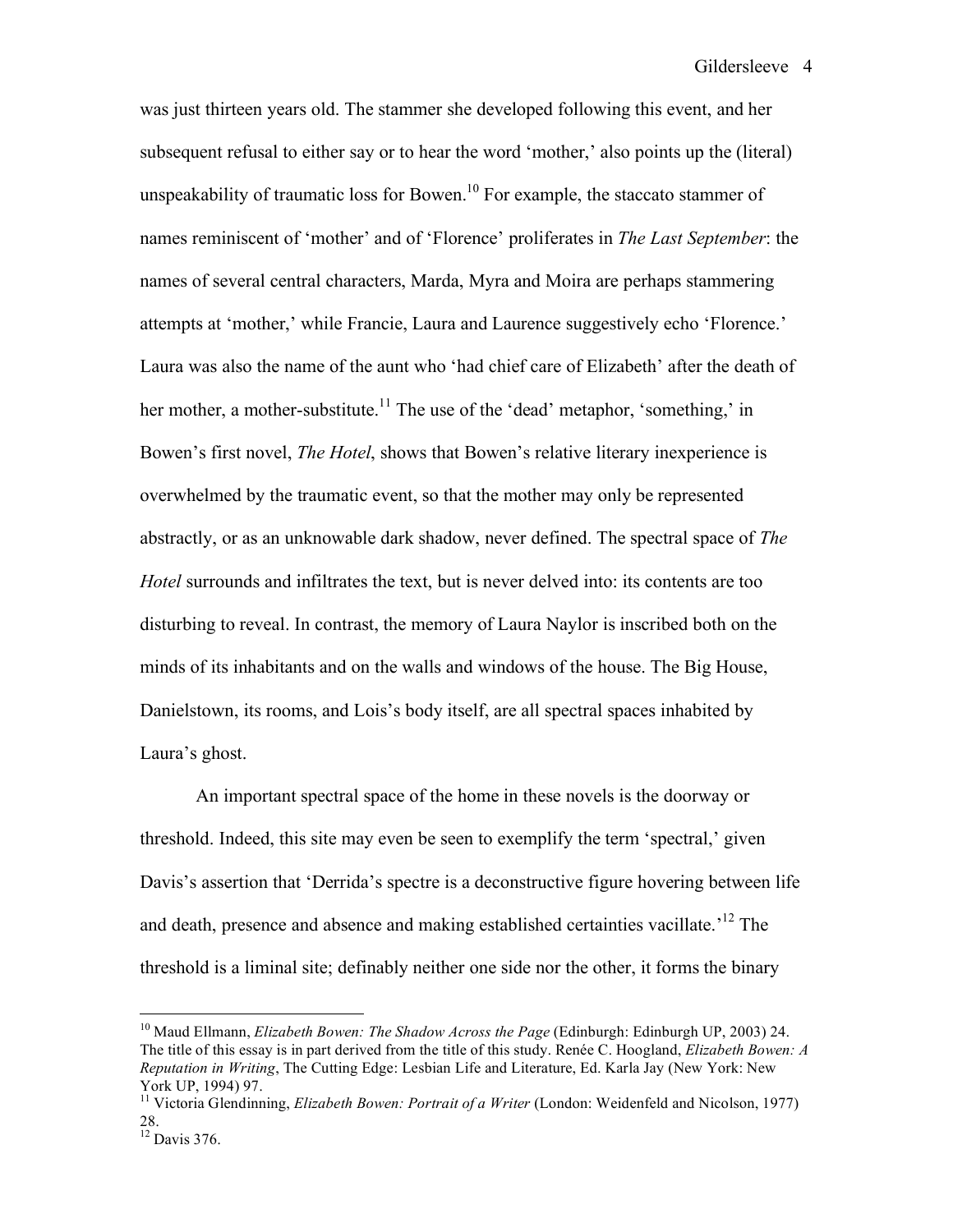divide. Both novels under discussion here open on a threshold, as if Bowen invites the reader in to the spectral, textual space of her fiction. *The Hotel* begins in a doorway, drawing attention to this liminal frame for the nothingness, the 'not there' the Hotel houses: 'Miss Fitzgerald hurried out of the Hotel into the road. Here she stood still, looking purposelessly up and down in the blinding sunshine and picking at the fingers of her gloves.<sup>13</sup> On what has precipitated the event into which we are flung, however, the novel is as silent as the empty drawing-room. <sup>14</sup> Silences in *The Hotel* highlight the processes of trauma, and its frightful, 'interior quietness.<sup>15</sup> It is this link to which Bowen returns again and again – literal silence and textual silence echo one another, each compounding the other's effect, and pointing up the importance of what remains unsaid, the void left by what is 'not there.' While this vacancy or nothingness does identify Bowen's work with her Modernist contemporaries – for example, James Joyce, Virginia Woolf, and Henry James – in *The Hotel* it may also be seen to represent unspeakable or, indeed, what Cathy Caruth calls 'unclaimed' experience. <sup>16</sup> As Phyllis Lassner points out, silence, for Bowen, 'becomes both a coping strategy and the guarantor of anxiety, a way of not acknowledging pain and loss and yet reproducing it.<sup>17</sup> It is this behaviour that produces effects like the spectral maternal shadow. Bowen's refusal or inability to face the loss of her mother shows itself in *The Hotel* through Sydney's traumatised mind and the dark, unknowable shadows lurking beyond the confines of the text. The threshold of the hotel forms an entry to the workings of traumatic memory, yet neither we nor Bowen ever progress beyond its step.

<sup>&</sup>lt;sup>13</sup> Elizabeth Bowen, *The Hotel* (1927) (London: Penguin, 1987) 5. Hereafter referred to as *TH*.<br><sup>14</sup> Ibid.<br><sup>15</sup> Ibid.<br><sup>15</sup> Ellmann 15; Cathy Caruth, *Unclaimed Experience: Trauma, Narrative, and History*, (Baltimore: J

Hopkins UP, 1996).<br><sup>17</sup> Phyllis Lassner, *Elizabeth Bowen*, Women Writers, Ed. Eva Figes and Adele King (London: Macmillan,

<sup>1990)</sup> 7-8.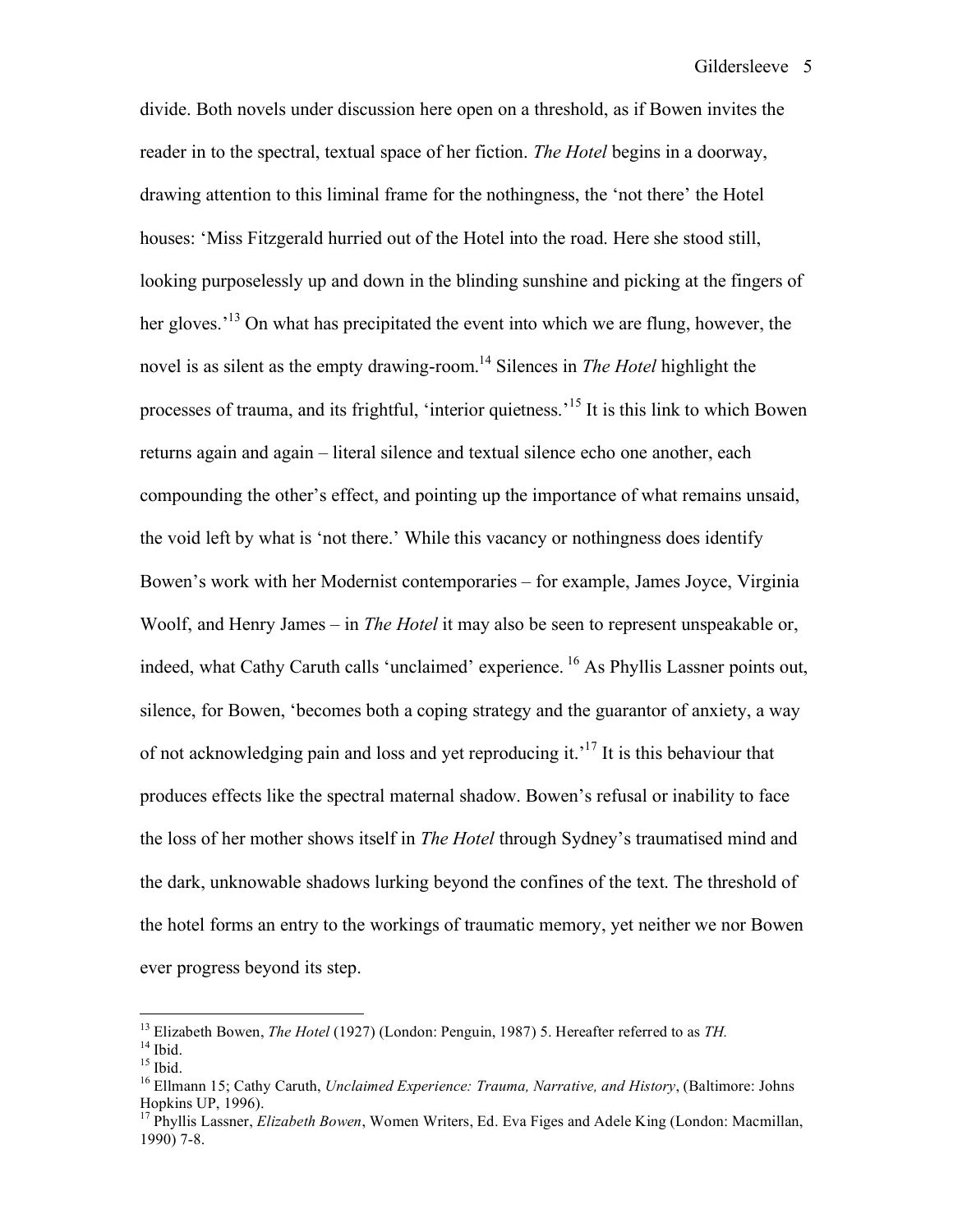*The Last September* also opens on a young woman framed in a threshold: 'Lois stood at the top of the steps looking cool and fresh; she knew how fresh she must look, like other young girls, and clasping her elbows behind her back tried hard to conceal her embarrassment.<sup>18</sup> Here, the threshold may be seen to suggest division and change, so that for at least the first half of the novel Lois is restricted to the grounds of Danielstown – an insider – but her Anglo-Irish identity is made clear – she is an outsider. The implications of these images in terms of the long shadow of the Victorian doctrine of separate spheres are obvious; however, it is important to note that Lois's identity – as understood by the reader – begins in the liminal site: change is inevitable during the course of the novel. This tactic is also part of Bowen's gentle mockery of the hospitable ideals clung to by the Anglo-Irish even during this period of intense unrest, a point further underscored by the echo of the opening scene in the novel's final image – 'The door stood open hospitably upon a furnace.' <sup>19</sup> The presentation of liminality at the novel's end may be seen to point to the change the Naylors have forced upon them. Their refusal to acknowledge the earlier threat and their illusion of peace – 'Behind the trees, pressing in from the open and empty country like an invasion, the orange bright sky crept and smouldered' – suggests a repression of disturbing knowledge similar to Sydney's.<sup>20</sup> Their wilful blindness results in the unwelcome irruption of the past into the present, conflating the two on the threshold of that which they were trying to protect, their now uncanny home.

So, in both novels, the characters are immediately framed, pinned under the author's gaze. Lois is aware of being looked at; her discomfort at being noticed, at being

 <sup>18</sup> Elizabeth Bowen, *The Last September* (1929) (New York: Anchor Books, 2000) 3. Hereafter referred to as *TLS*.<br><sup>19</sup> 303.<br><sup>20</sup> 26.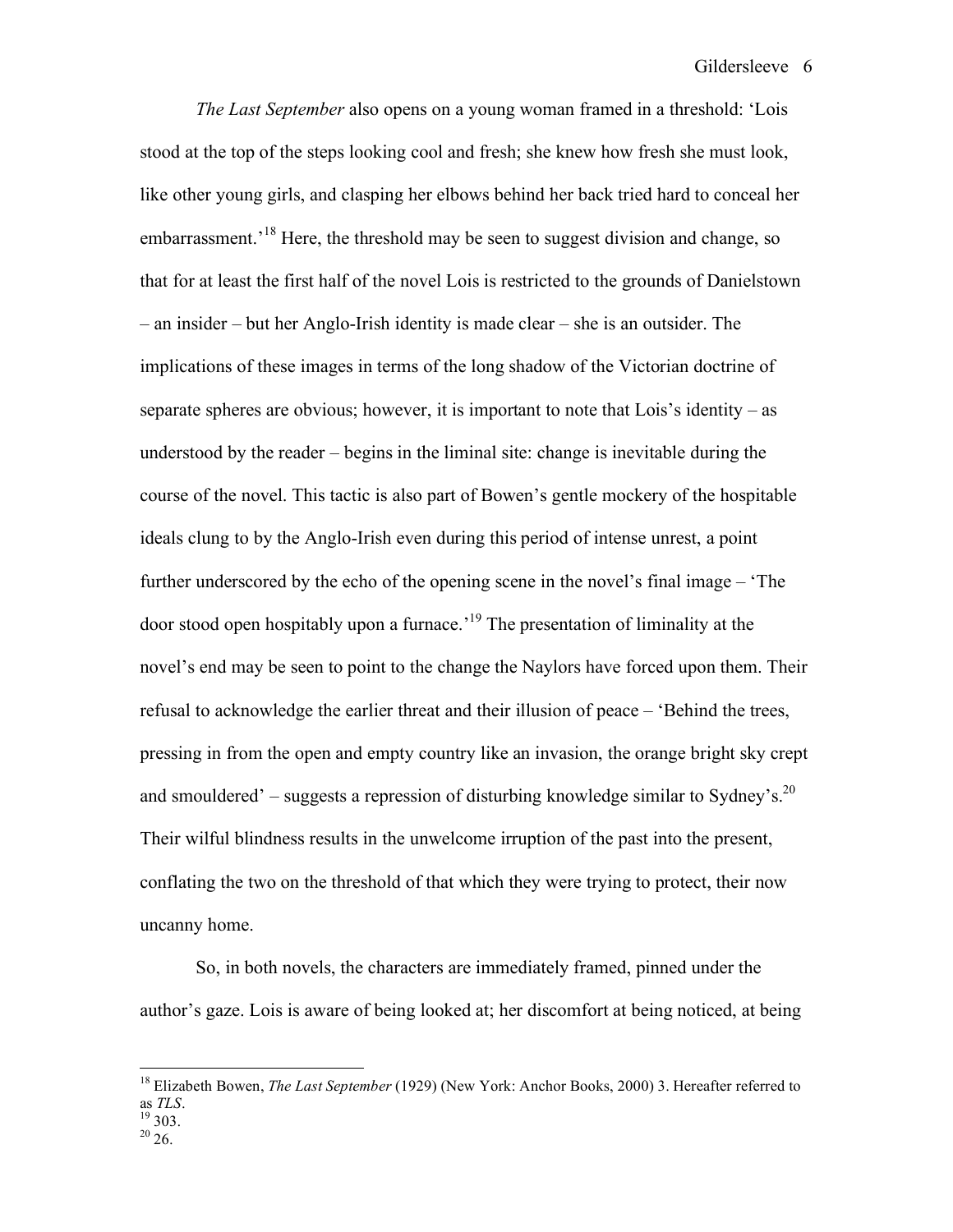judged by her image, is palpable. Miss Fitzgerald, however, is not only watched, but is herself looking, although 'purposelessly.' These convolutions of watching, being watched, seeing, being seen, that is, the power of the gaze, proliferate in *The Hotel*. In this novel, however, Bowen does not always make clear who one is watching or by whom one is being watched; the perforations in the armour of 'the spectral body,' notes Derrida, let 'one see nothing of the spectral body,' permitting the spectre 'to see without being seen.' <sup>21</sup> These notions of sight, visibility and indeed, invisibility, are central to *The Hotel* and its sense of the uncanny. Freud notes in his essay the importance of aesthetics in the uncanny, underscored by the story of the Sandman, a horrific figure who steals the eyes of children. <sup>22</sup> The textual space of *The Hotel* is infiltrated by an unknowable, spectral 'something' so that a conflict forms between this 'something' and the 'nothing' or 'not there' that signifies absence and silences in the text. This resistance demonstrates the doubled nature of spectrality, the threshold of Derrida's definition. The traumatised behaviour of its central character, Sydney Warren, evokes a sensation of being watched. Although this spectre is never acknowledged, its presence signifies Bowen's own traumatic memories, the repressed and unspeakable trauma of maternal loss appearing in the blurred boundaries of the text. This very indefinability of Bowen's hauntedness is recalled in Derrida's philosophy of hauntology:

. . . the spectre . . . becomes, rather, some 'thing' that remains difficult to name: neither soul nor body, and both one and the other. . . . an unnameable or almost unnameable thing: something, between something and someone, anyone or anything, some thing, 'this thing,' but this thing and not any other, this thing that looks at us, that concerns us, comes to defy semantics as much as ontology, psychoanalysis as much as philosophy  $\ldots$ <sup>23</sup>

<sup>&</sup>lt;sup>21</sup> Derrida 8.<br><sup>22</sup> Freud 123, 139.<br><sup>23</sup> Derrida 6.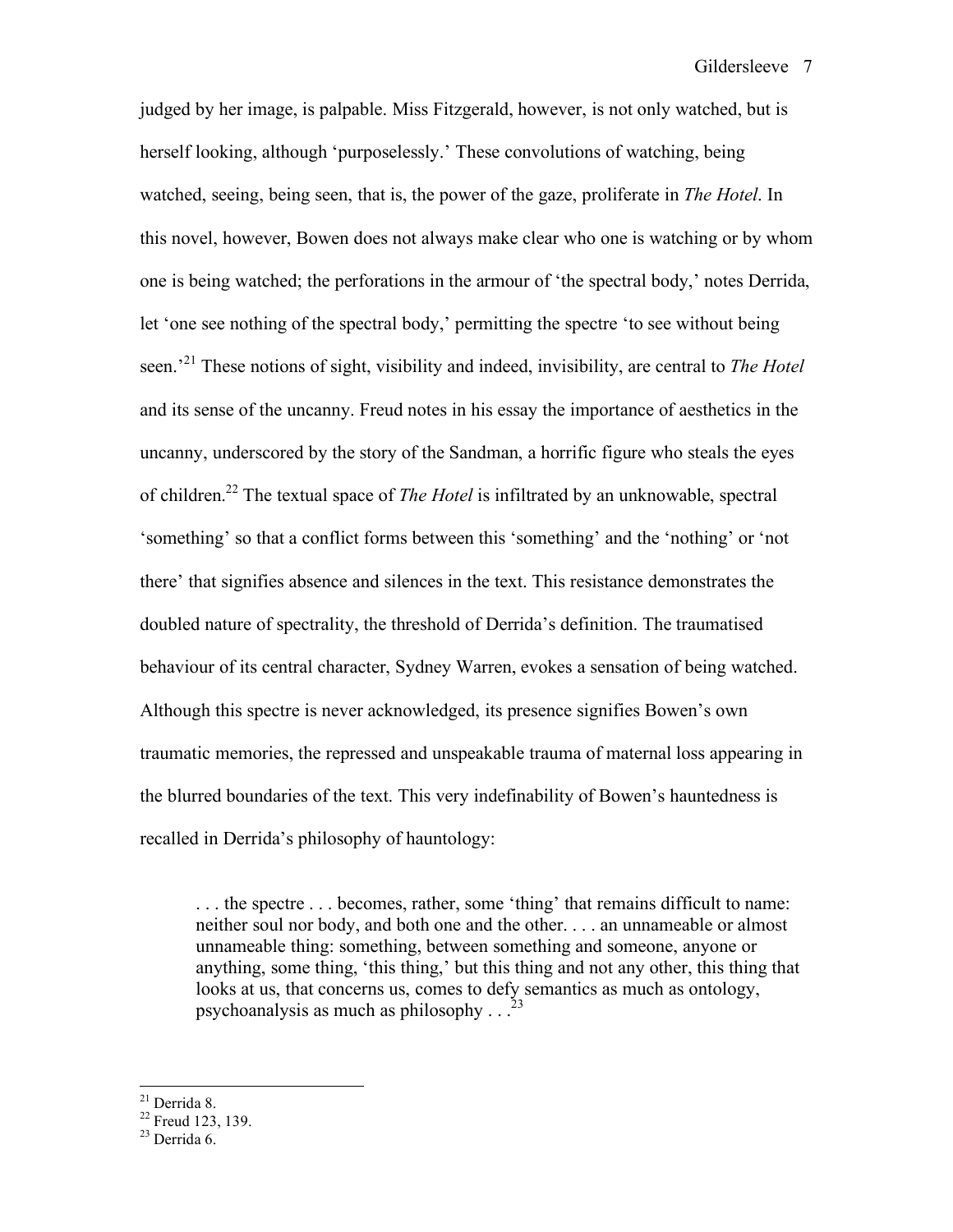The unknowable shadow, the unnameable something of *The Hotel* exemplifies the spectre of Derrida's thought; this 'thing' that cannot be named or identified haunts the text, watching and framing its events. Derrida further points out the key dynamic of visuality here; that is, 'we do not see who looks at us.<sup>24</sup> The subject is pinned under the spectral gaze, yet unable to see to whom it belongs, cloaked in shadow as it is.

*The Hotel* initially seems a conventional first novel, the story of a young woman on holiday in the Italian Riviera, and of her engagement to another of the hotel's guests. However, the traumas bubbling underneath the novel's surface show its spectrum to be inclined towards darkness, shadow and the unknowable. Sight and visibility are, in this novel and elsewhere in Bowen's work (in particular, *The Last September*) central indicators of identity, almost a proof of one's existence. For her characters, being seen is simultaneously pleasurable and horrific – what Freud calls a fear of the evil eye.<sup>25</sup> While Sydney is unnerved by Mrs Kerr's look at the novel's beginning, when she is dropped by the older woman in favour of her son, Ronald, Sydney is taunted by the echo of Veronica Lawrence's words – 'she has so absolutely given you the go-by . . . now he's come she simply doesn't see you.<sup>26</sup> Sydney desires to be noticed by the novel's mother-substitute, Mrs Kerr, but fears the power of her gaze, an idea the older woman calls 'sinister! It had never occurred to me that my eye might be evil.<sup>27</sup> However, in the subsequent description of Mrs Kerr's gaze, Bowen conjures an image of the maternal shadow hovering over and haunting Sydney, her sketch of the link between the two women heavily resonant of the foetal link to the mother: 'From out of the black shadow that hid the rest of her, her scrutiny like a live wire was incessantly tugging at Sydney's

- 
- <sup>24</sup> 7.<br><sup>25</sup> Freud 146.<br><sup>26</sup> *TH* 101.<br><sup>27</sup> 12.
-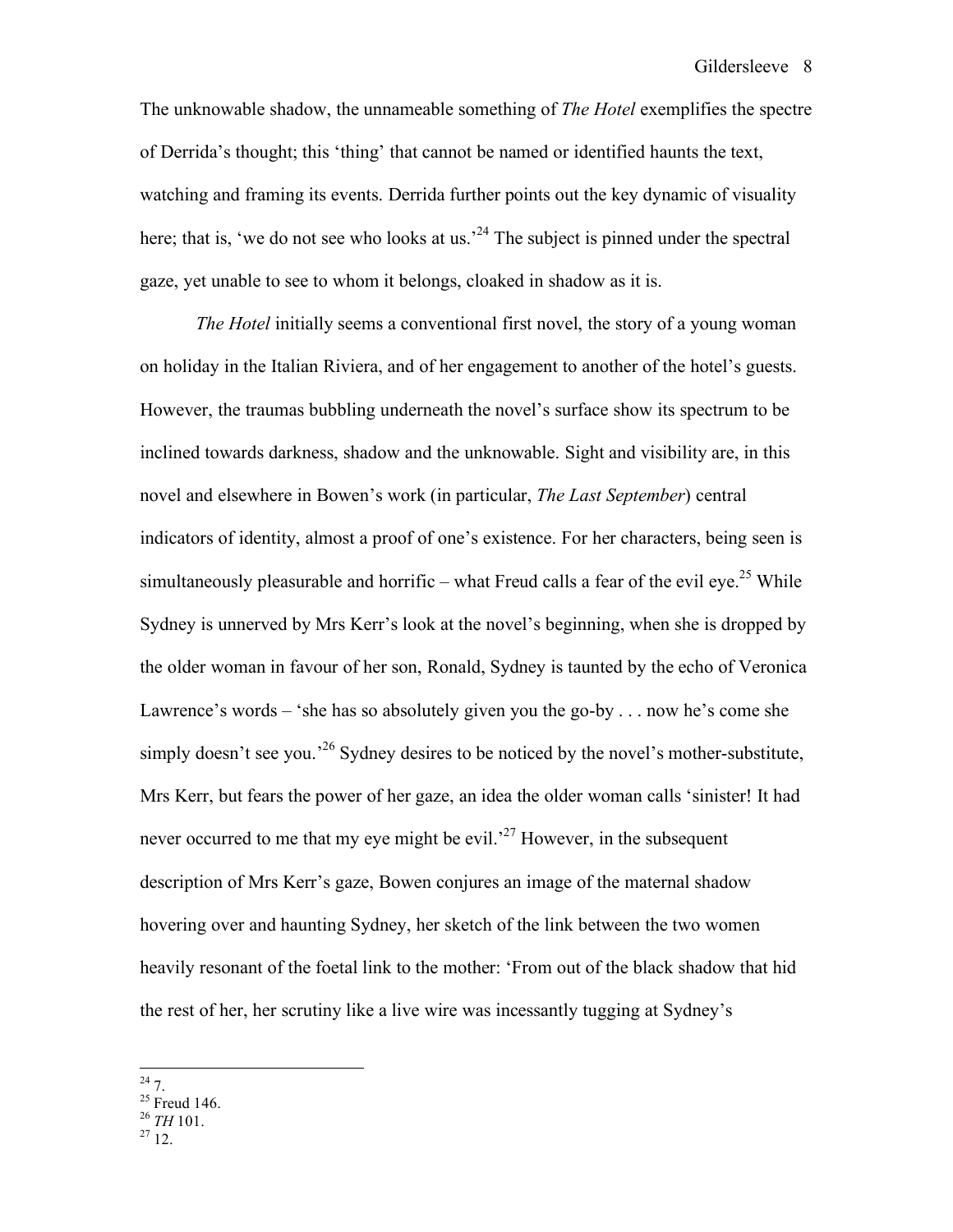consciousness.' <sup>28</sup> Thoughts of Mrs Kerr are in Miss Pym's mind also linked with the word 'embryonic.<sup>29</sup> Her body hidden from view, the power of Mrs Kerr's 'evil eye' affects Sydney, so that she becomes 'subject to [a] deplorable kind of paralysis' – indeed, this is one symptom of trauma Maud Ellmann recognises in her, noting that in addition, Sydney suffers from 'strange anaesthesia' and 'insentience, derealisation, suicidal fantasies.<sup>30</sup> It is these symptoms, Ellmann asserts, which in part suggest the existence of traumatic memory in the young woman.

The spectral shadow haunts not only Sydney: Mrs Kerr is also subject to its influence. This 'something' is returned to as the object of Mrs Kerr's dark stare  $-a$ 'certain dark stare of aloofness' that Sydney shares. <sup>31</sup> Intriguingly, Bowen here invites the reader to witness the act of repression, as Mrs Kerr 'brushe[s] it away with her hand and smile<sup>[s]</sup> with a return of tranquillity.<sup>32</sup> Sydney, similarly, is 'curiously damned up: there was certainly something *in* the girl,' and when several of the guests visit a church, Tessa keeps 'the others waiting about because she did not like to interrupt Mrs Kerr – she had always known that there was something *in* Mrs Kerr, and at the moment perhaps it was near them.<sup>33</sup> There is, for both Sydney and Mrs Kerr, an emphasis on what is inside, hidden from external view. Miss Pym, too, gives the 'impression, somehow, of having been attacked from *within*.' <sup>34</sup> Moreover, what the other guests see is unnameable, unrecognisable, and silent. The other female guests at the hotel are baffled by Mrs Kerr:

- 
- 
- 
- 

<sup>&#</sup>x27;She must think a good deal,' she decided; 'nobody who was not thinking could do absolutely nothing all day and look so very superior about it, like a cat.' 'You mean she has something on her mind?' . . .

<sup>&</sup>lt;sup>28</sup> Ibid.<br><sup>29</sup> 6.<br><sup>30</sup> 12; Ellmann 143, 77.<br><sup>31</sup> *TH* 13.<br><sup>32</sup> 136.<br><sup>33</sup> 13, 155.<br><sup>34</sup> 21.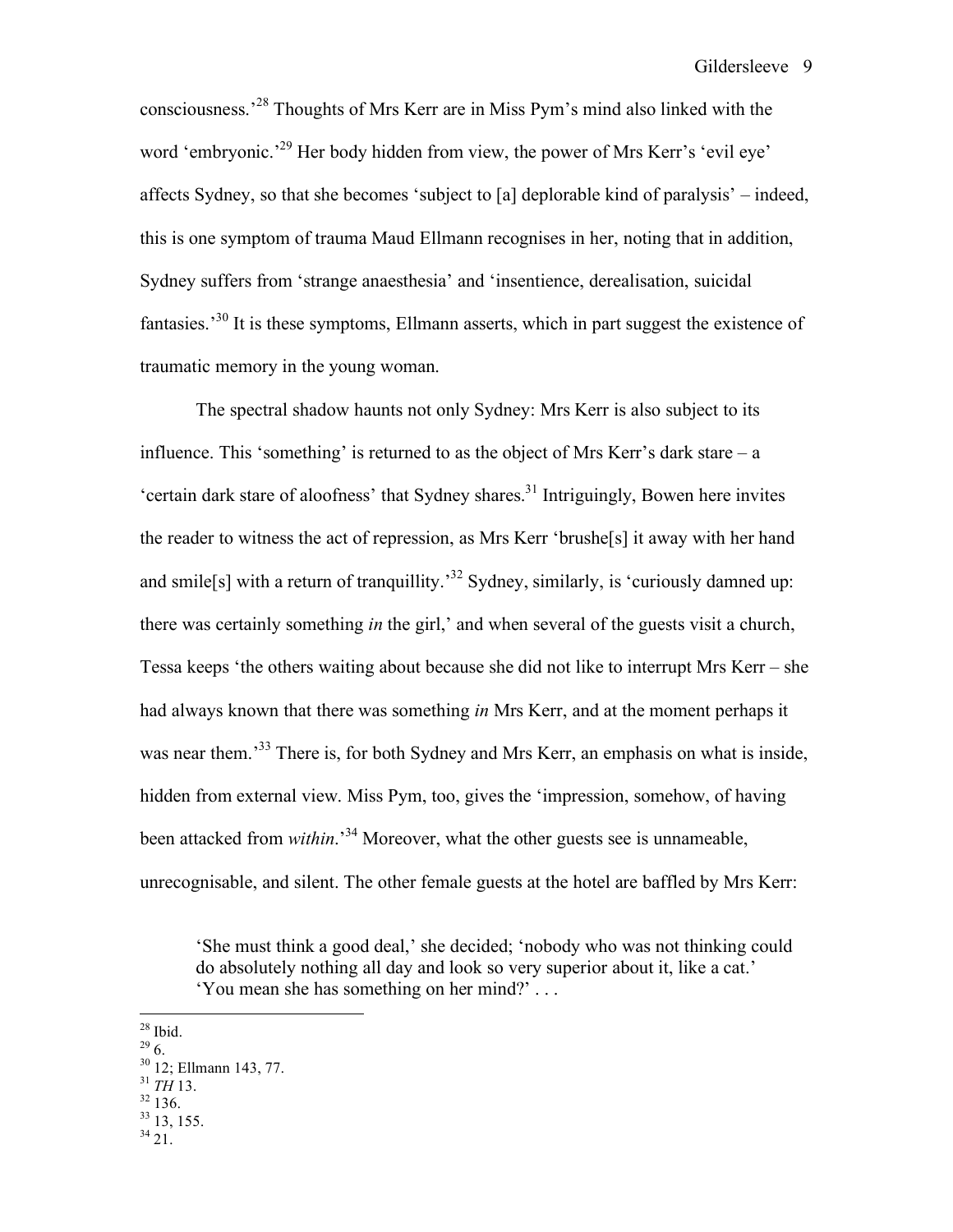'I should rather say that she had something *in* her mind all the time, at the back of it. One is never comfortable in talking to her, though she is, I am sure, brilliant. I have said myself over and over again, when I've been with her: "That woman has something at the back of her mind."'

'I wonder *what*,' asked someone rashly.

'That,' said Mrs Hepworth coldly, 'would be quite impossible to say.' 35

This passage makes clear the interplay between 'something' and 'nothing' in *The Hotel*. That is, the negativity of the statement 'nobody who was not thinking could do absolutely nothing,' works to ensure the dominance, the superiority, of the 'something' in her mind over Mrs Kerr herself. Moreover, the 'impossibility' of defining this 'something' reiterates Derrida's claim that this 'Thing' is 'unnameable.' The 'something' can never be pointed to; its name cannot be spoken because it is the very thing which Bowen refuses to acknowledge. Its presence is an insistent irruption of Bowen's own traumatic spectre into the text, thus making *The Hotel* a spectral, textual space. The emphasis on 'in' in both this passage and in the earlier descriptions of both Sydney and Miss Pym may be seen to point up the encryption of the spectre in the traumatised mind.<sup>36</sup> The differentiation Mrs Hepworth makes between the location of the 'something' in, on, or at the back of Mrs Kerr's mind underscores the embeddedness of the spectre within the text, inseparable from the text itself, as it might be if merely overlaid or added to it. The spectre in *The Hotel* is elusive, unidentifiable. Its shadow fills the ellipses and lacunae of the text; glimpses of it are fleeting, never direct. In her second novel, however, Bowen may be seen to move towards identifying this spectre, in part through its emergence into the story itself.

Spectral space in *The Last September* takes on a number of guises: existing in the figure of the lost mother, the 'living ghosts' <sup>37</sup> of the Anglo-Irish, and the doomed Big

 $^{35}$  51-2.<br> $^{36}$  13, 21.<br> $^{37}$  Bowen cited in Ellmann 15.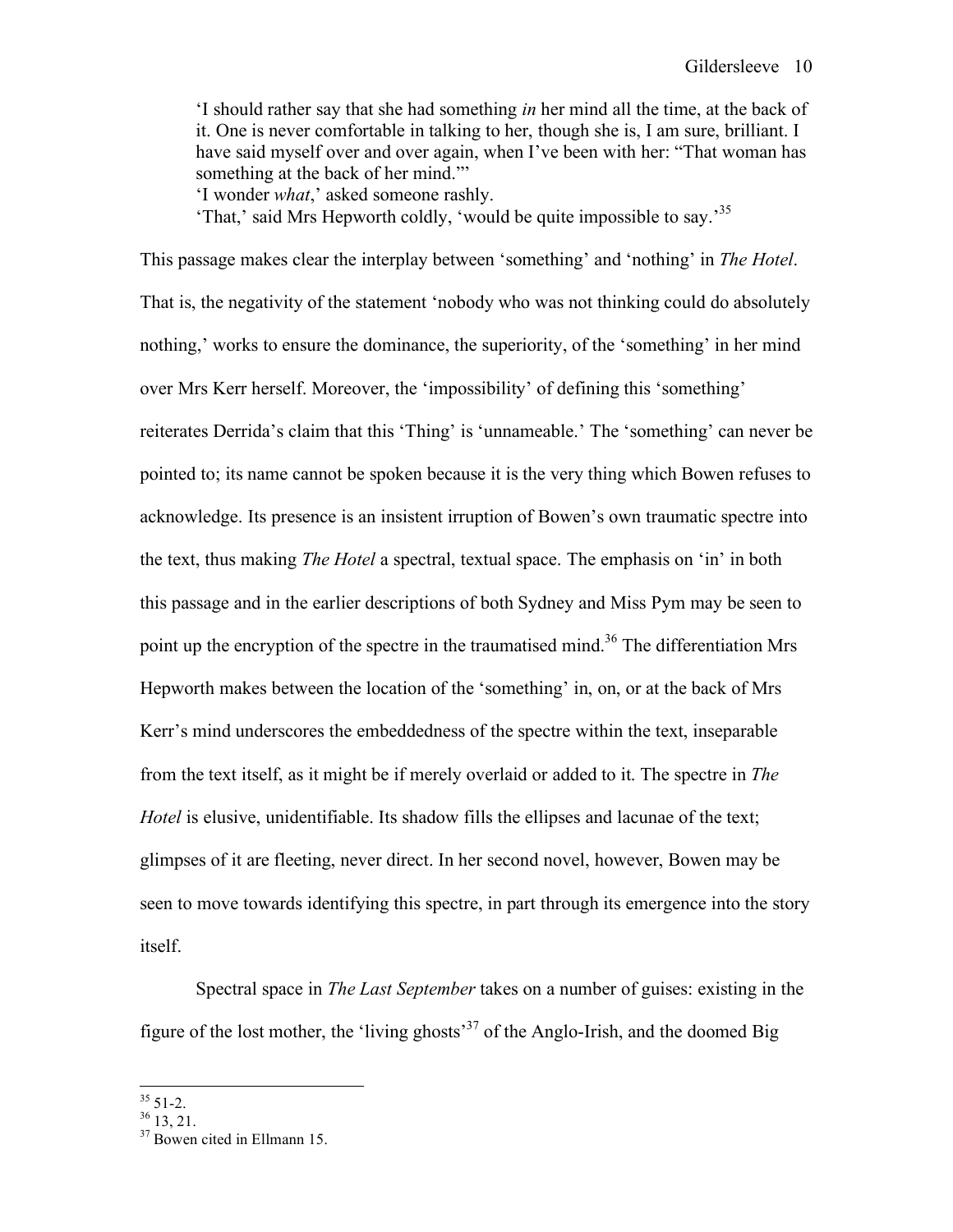Houses whose fate is foreshadowed by the skeletons of those already fallen, like the 'dead mills – the country was full of them, never quite stripped and whitened to skeleton's decency: like corpses at their most horrible.<sup>38</sup> Most important, however, is the way in which the absent presence of Laura Naylor looms inescapably. Lois is overshadowed, not only by war, as Bowen has noted – 'world war had shadowed [Lois's] school days: *that* was enough – now she wanted order. Trying enough it is to have to grow up, more so to grow up at a trying time'  $-$  but by the memory of her mother.<sup>39</sup> The atmosphere of uncertainty present in the Ireland of 1920 forms a ghostly and uncertain background to this consideration of the development of female identity in the absence of fixity. Homeless – 'I don't live anywhere, really' (*TLS* 229) – and motherless, Lois adopts Danielstown as a replacement for both mother and home, finding here a space of naïve stability in which she can endure this season of change.<sup>40</sup> The ultimate conflagration of the house represents the apocalypse of innocence and, for Lois, the end of her need for pre-Oedipal symbiosis.

I have discussed how *The Hotel* represents an early attempt by Bowen to demonstrate the spectral presence of her lost mother, one that culminates in a representation of Sydney as haunted, disturbed, and pathologically traumatised. Lois's psychological state is less abnormal, and is therefore useful in light of Freud's interest in the representation of traumatic memory in an otherwise healthy mind.<sup>41</sup> Lois is, ostensibly, very similar to Sydney – both are typological Bowen characters: orphaned, adolescent, uncertain. Both girls attach themselves to and idealise an older woman, in

<sup>38</sup> *TLS* 178. <sup>39</sup> Bowen, from the Preface to the American edition of *The Last September* (1952) cited in Spencer Curtis Brown, Foreword to *Pictures and Conversations*, by Elizabeth Bowen (New York: Alfred A. Knopf, 1975) vii-xlii (xxviii-xxix). <sup>40</sup> *TLS* 229. <sup>41</sup> Haughton ix.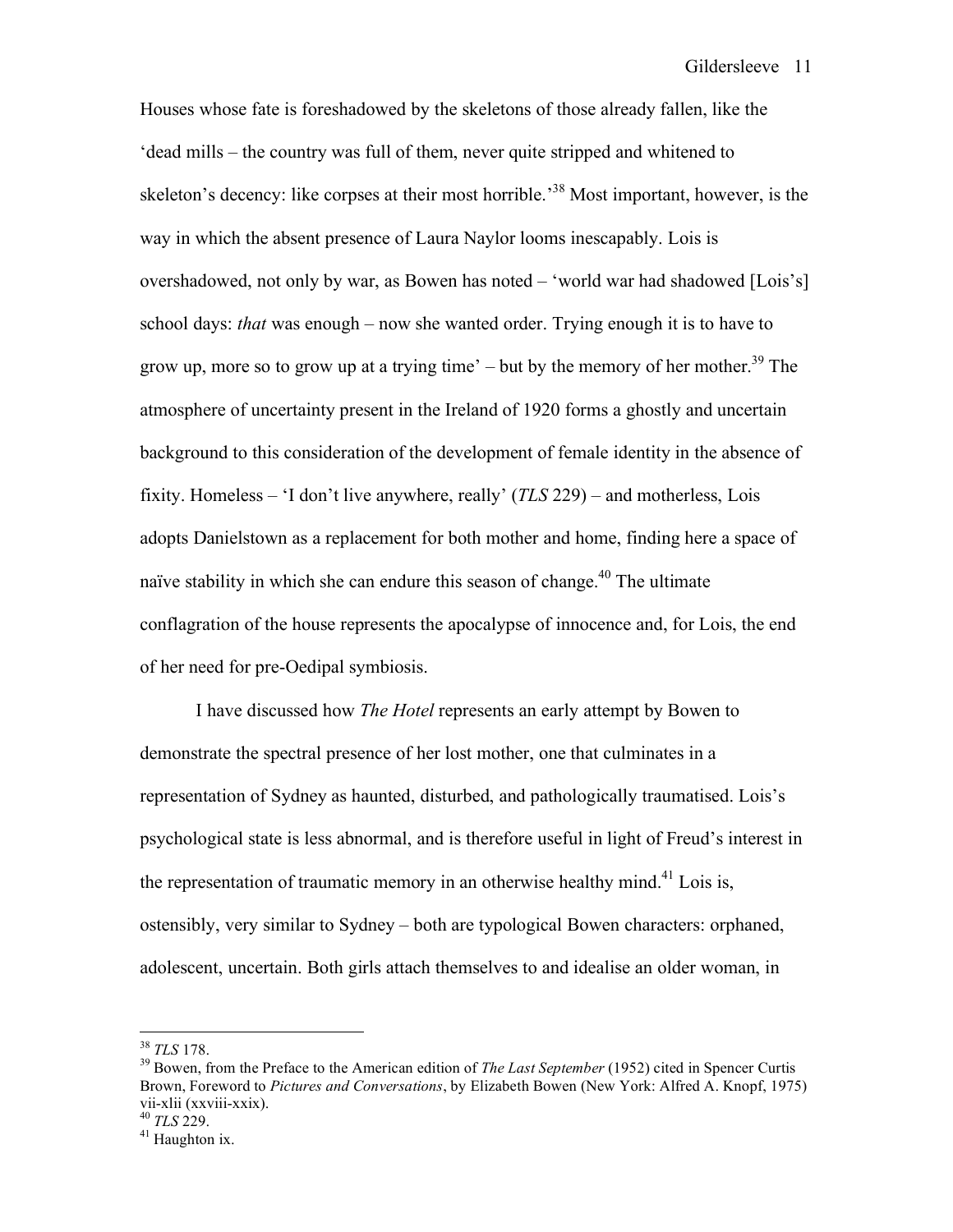what may be seen as a direct response to the loss of their own mothers, and their search for female identity. Lois, however, is comfortable in this stage of uncertainty, and actively resists definition. This may in part be read as an angry response to consistent comparisons to her dead mother; Lois is left in the shadow of, and as a shadow of, a spectre. This may be seen, for example, when Lois accidentally overhears a conversation between her aunt, Lady Myra Naylor, and her aunt's guest, Francie Montmorency, which she reads as a matriarchal attempt to define her identity.

But when Mrs Montmorency came to: 'Lois is very –' she was afraid suddenly. She had a panic. She didn't want to know what she was, she couldn't bear it: knowledge of this would stop, seal, finish one. Was she now to be clapped down under an adjective, to crawl round life-long inside some quality like a fly in a tumbler? Mrs Montmorency should not!

She lifted her water jug and banged it down in the basin: she kicked the sloppail and pushed the wash-stand about . . . It was victory. Later on, she noticed a crack in the basin, running between a sheaf and a cornucopia: a harvest richness to which she each day bent down her face. Every time, before the water clouded, she was to see the crack: every time she would wonder – what Lois *was*. She would never know. 42

Here the voices of Lois's Aunt Myra and her friend Francie Montmorency 'flood' Lois's room and mind.<sup>43</sup> Try as she might – even suffocate herself with pillows and heat – Lois cannot escape the floating, fluid grasp of their womanliness, their attempt to make her one of them. She listens until the conversation reaches a point of definition, of certainty, for in being named, not only will she become the adjective Francie selects, she will be '*very* –'much so. The name will 'seal' her fate, define what she should be, and end her uncertainty, indecision and adolescence. Lois violently responds to this forceful and singular pinning down of her identity, attacking the physical symbols of womanhood and purification – the water jug, basin, slop-pail and wash-stand. Aggressively rejecting the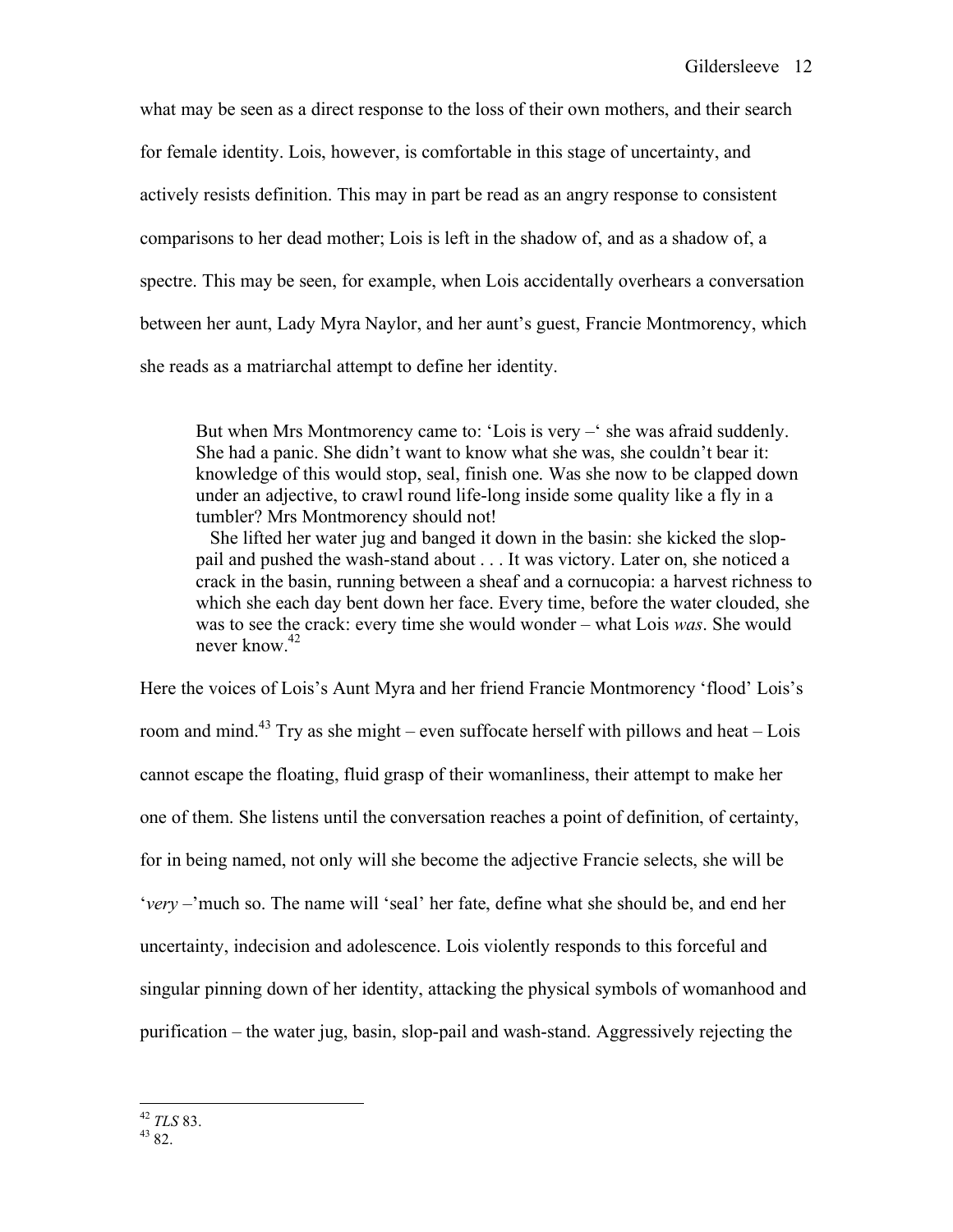solidity and certainty of these water vessels she refuses the finality of an identity formed by others.

In so doing, Lois cracks the basin 'to which she each day bent down her face,' where she would indeed see her reflection each day. As 'the image of Laura,' 'just like Laura, poor Laura's own child in fact,' in attacking her reflection Lois also attacks the spectre of her mother, thereby demonstrating her aggression towards her absence, for without Laura, how can she be certain of her identity?<sup>44</sup> Indeed, with Laura's spectre lurking behind her own image, defining the boundaries of her self, how can she know where she and Laura begin and end? Her daily wonder – 'what Lois *was*' – can be interpreted in two ways: either, the crack regularly reminds her of the overheard conversation, and she wonders what word Francie would have used to define her; or, it symbolises to Lois her irresolute, fractured, and twofold identity, so that she wonders how to delineate *herself*. The final sentence of the chapter – 'She would never know' – reiterates the ambiguity of a fissured identity. Neil Corcoran sees this crack as foreshadowing those that uncannily disfigure the mill later in the text: 'Cracks ran down; she expected, with detachment, to see them widen, to see the walls peel back from a cleft – like the House of Usher.<sup>45</sup> The crack between the sheaf of her sexual identity and the cornucopia of gratification, the point of stasis between past and future, he suggests, marks the site through which Lois's identity might fall, as the House of Usher falls 'after its terrible secret has been revealed.<sup>46</sup> This foreshadows, I believe, the fall of Danielstown and the dissolution of the encrypted 'alter identity': Laura.

<sup>44</sup> 4, 17, 84. <sup>45</sup> 180; Neil Corcoran, 'Discovery of <sup>a</sup> Lack: History and Ellipsis in Elizabeth Bowen's *The Last September*' in *Irish University Review* 31.2 (2001) 315-33 (327). <sup>46</sup> *TLS* 326; Corcoran 320.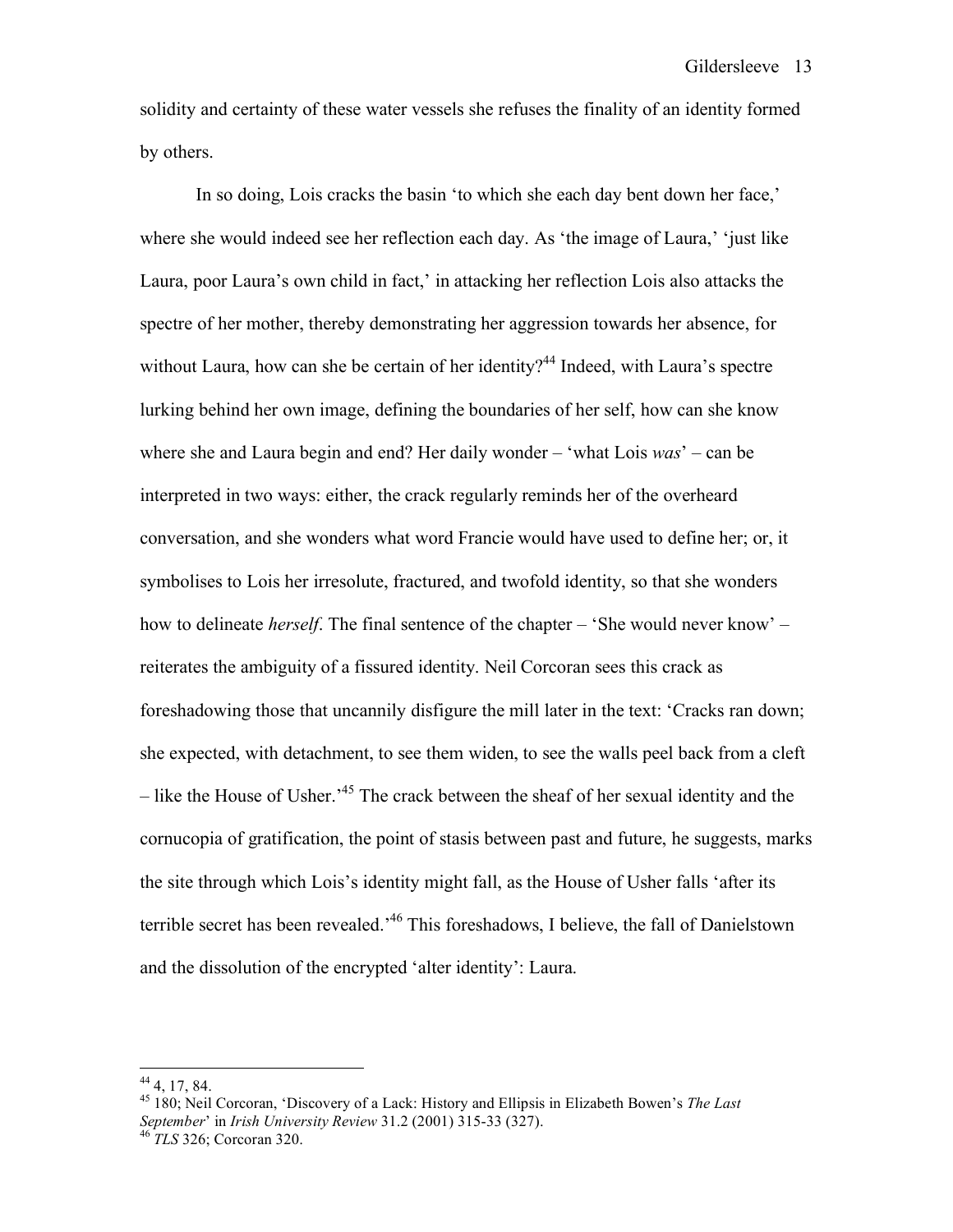As I have discussed above, the novel's characters insist upon Lois's likeness to her mother. The point at which Lois and Laura seem most connected for the reader, however, is when Lois hides in the box-room, a place also 'familiar' to her mother.<sup>47</sup>

Meanwhile Lois was very melancholy in the box-room. The window was dark with ivy, she could not see out. The room was too damp for the storage of trunks that were not finished with anyhow; mustiness came from her mother's old vaulted trunks and from a stack of crushed cardboard boxes. On the whitewash, her mother, to whom also the box-room had been familiar, had written L.N., L.N., and left an insulting drawing of somebody, probably Hugo. She had scrawled with passion; she had never been able to draw. Lois looked and strained after feeling, but felt nothing. Her problem was, not only *how* to get out unseen, but *why*, to what purpose?<sup>48</sup>

The dark, damp, womb-like oppression of the room is filled with the musty air of the past, and is literally inscribed with Laura's presence and belongings. Laurence, too, feels Laura's presence in choking atmosphere of the house: 'her confusion had clotted up in the air of the room and seemed, in that closest darkness under the ceiling, to be still impending.<sup>49</sup> Moreover, her signature also marks the 'flawed pane' of Laurence's bedroom window, 'across which Laura Naylor had scratched her name with a diamond.' <sup>50</sup> Indeed, Ellmann believes Laura 'occupies the house so palpably that the living suffer from her presence, rather than her absence.<sup>51</sup> Lois's feeling of 'melancholy' here results from her own ability to see the differences between she and her mother, despite the refusal of others to do so; for example, Laura cannot draw, while Lois can – although they do both hate Hugo Montmorency.<sup>52</sup> Indeed, Lois's clear-sightedness is matched by her realisation that she has become used to being 'unseen,' to avoiding and hiding, an existence she now rails against: 'She did not mind being noticed because she

- 
- 
- 

<sup>47</sup> *TLS* 192.<br>
<sup>48</sup> Ibid.<br>
<sup>49</sup> 154.<br>
<sup>50</sup> 234-35.<br>
<sup>51</sup> Ellmann 59.<br>
<sup>52</sup> *TLS* 139, 140, 192.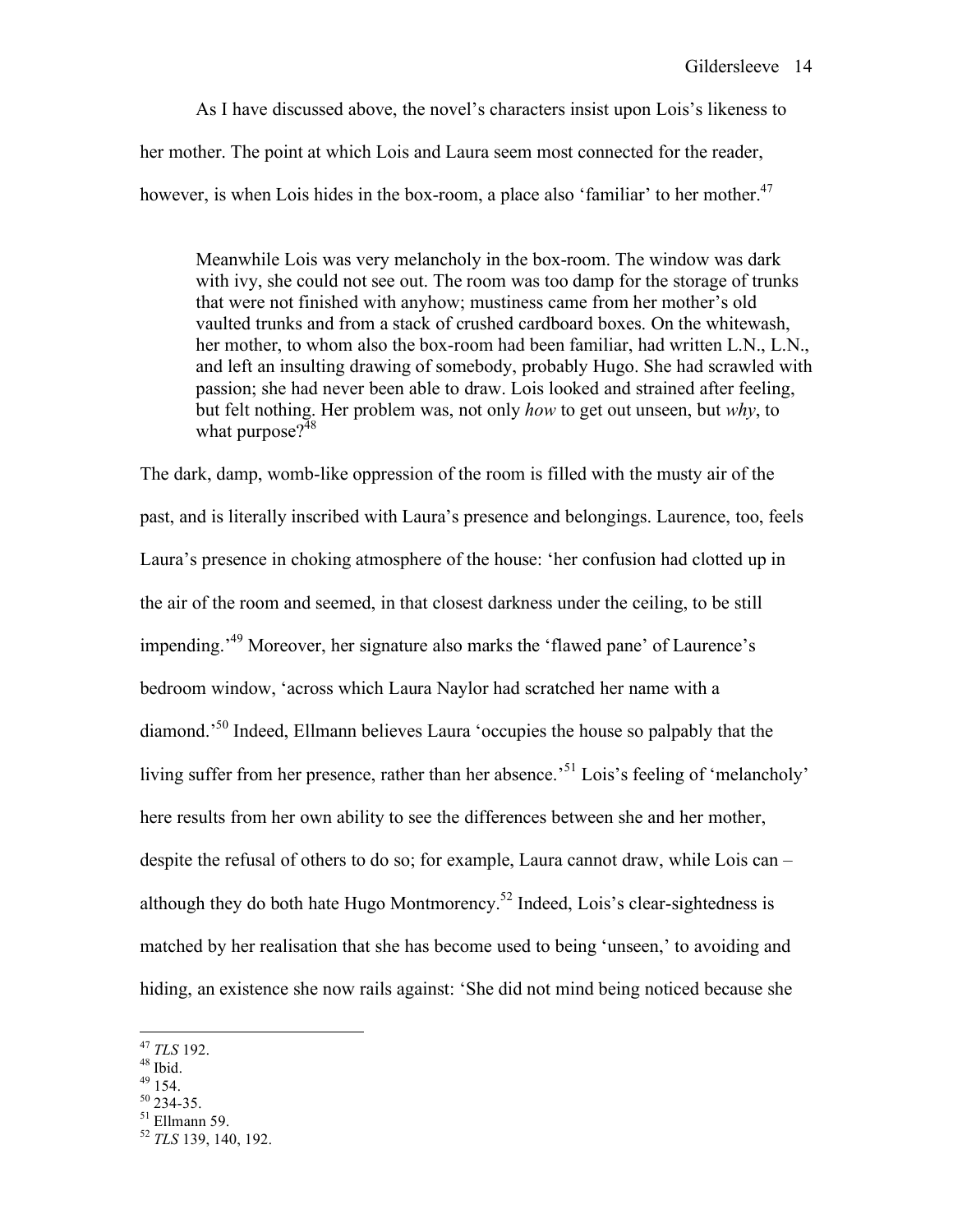was a female, she was tired of being not noticed because she was a lady.<sup>53</sup> By hiding herself, remaining unnoticed, however, Lois has literally locked herself in Laura's place, the space she used to inhabit. This point at which Lois feels 'nothing,' her first attempt to think beyond the ideas of others – 'When you have to think so much of what other people feel about you there seems no time to think what you feel about them' – results in the revelation that towards her mother, she feels nothing.<sup>54</sup>

In order to move beyond the maternal spectral space, the house that encrypts Lois's mother and houses her surrogate parents, the Naylors, it is necessary for Danielstown to burn. Thus, the ultimate event of the novel, the death towards which the book works, is the conflagration of the house. This apocalypse, the razing and erasing of the house may be seen to enable the dissolution of the mother and, for Lois, the development of her independent female identity, a rebirth. The apocalyptic 'execution' of Danielstown marks the end of innocence, not only for Lois, who has left (independently) for Europe, but for the Anglo-Irish as well.<sup>55</sup> Thus, the gentle autumn afternoon is firmly replaced by 'the dusk of oblivion' and the view of that which they had refused to see is, for the Naylors, now 'too [distinct].' 56

Bowen's first two novels, *The Hotel* and *The Last September* provide insight into the function of traumatic memory. Tracking the spectral shadow or maternal ghost across these texts reveals the Freudian 'compulsion to repeat' and the return of the repressed, and the beginning of a working-through, or mourning for the lost mother. While the maternal spectre elusively haunts *The Hotel*, Bowen attempts control of this shadow of trauma in *The Last September*, seeking its destruction. The absent mother affects Sydney

 $\begin{array}{c} 53 \ 54 \ 140. \ 55 \ 301, 303. \ 56 \ 141, 303. \end{array}$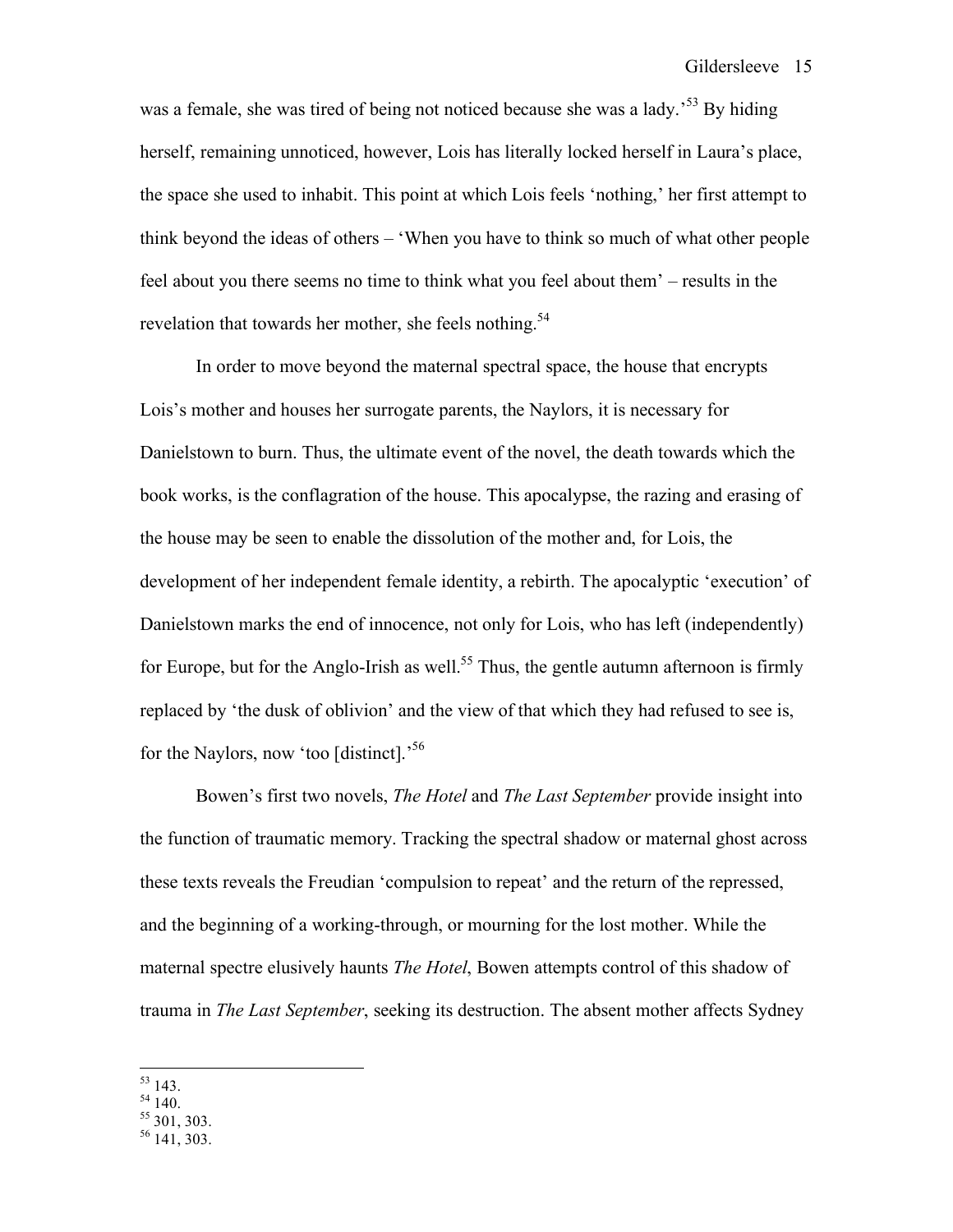and Lois in different ways; what these novels share, however, is a focus on the dependence of the present upon the past. Our identities are unavoidably shaped by our own histories, or as Bowen wrote in her essay 'The Bend Back': 'One might say, one invests one's identity in one's memory.<sup>57</sup> The acknowledgement of spectral inheritance in *The Last September* and its avoidance in *The Hotel* play against each other, and demonstrate the hauntology of Bowen's work: the traumatised present shadowed by, ghosted by the unnameable past.

 <sup>57</sup> Elizabeth Bowen, 'The Bend Back' (1950) in *The Mulberry Tree: Writings of Elizabeth Bowen*, Ed. Hermione Lee (San Diego: Harcourt Brace Jovanovich, 1986) 54-60 (56).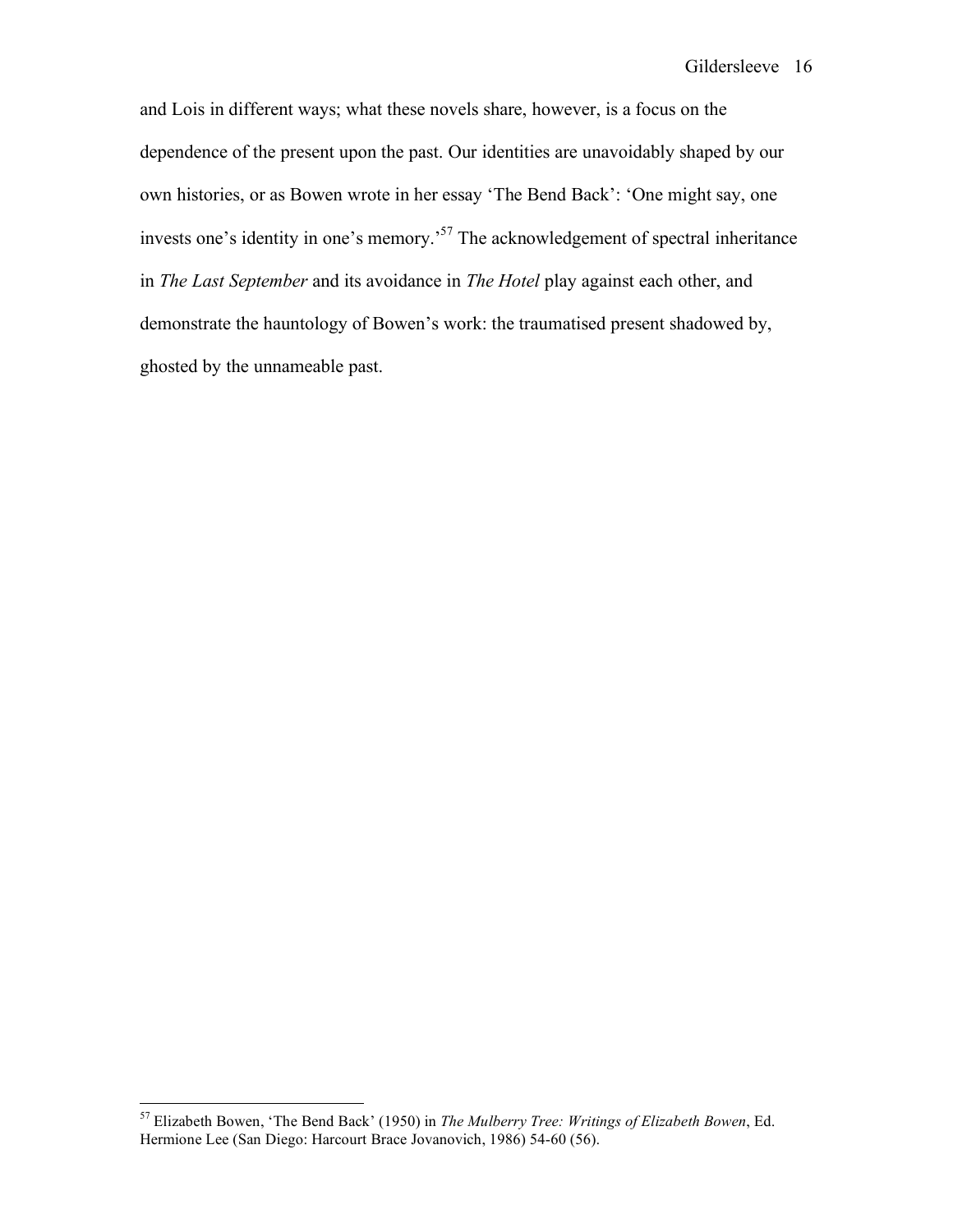## **Works Cited**

- Bowen, Elizabeth, 'The Bend Back,' *The Mulberry Tree: Writings of Elizabeth Bowen*,
- (1950) Ed. Hermione Lee (San Diego: Harcourt Brace Jovanovich, 1986) 54-60. ---., *The Hotel* (1927) (London: Penguin, 1987).
- ---., *The Last September* (1929) (New York: Anchor Books, 2000).
- Brown, Spencer Curtis, Foreword, *Pictures and Conversations* (New York: Alfred A. Knopf, 1975) vii-xlii.
- Burrows, Victoria, *Whiteness and Trauma: The Mother-Daughter Knot in the Fiction of Jean Rhys, Jamica Kincaid and Toni Morrison* (Houndmills: Palgrave Macmillan, 2004).
- Caruth, Cathy, *Unclaimed Experience: Trauma, Narrative, and History* (Baltimore: Johns Hopkins UP, 1996).
- Corcoran, Neil, 'Discovery of a Lack: History and Ellipsis in Elizabeth Bowen's *The Last September*,' *Irish University Review* 31.2 (2001), 315-33.
- Davis, Colin, '*État Present*: Hauntology, Spectres and Phantoms,' *French Studies* 59.3 (2005) 373-79.
- Derrida, Jacques, *Spectres of Marx: The State of the Debt, the Work of Mourning, and the New International*, Trans. Peggy Kamuf, Ed. Bernd Magnus and Stephen Cullenberg (New York: Routledge, 1994).
- Donaldson-McHugh, Shannon, and Don Moore, 'Film Adaptation, Co-Authorship, and Hauntology: Gus Van Sant's *Psycho* (1998),' *Journal of Popular Culture* 39.2 (2006) 225-33.

Ellmann, Maud, *Elizabeth Bowen: The Shadow Across the Page*, (Edinburgh: Edinburgh